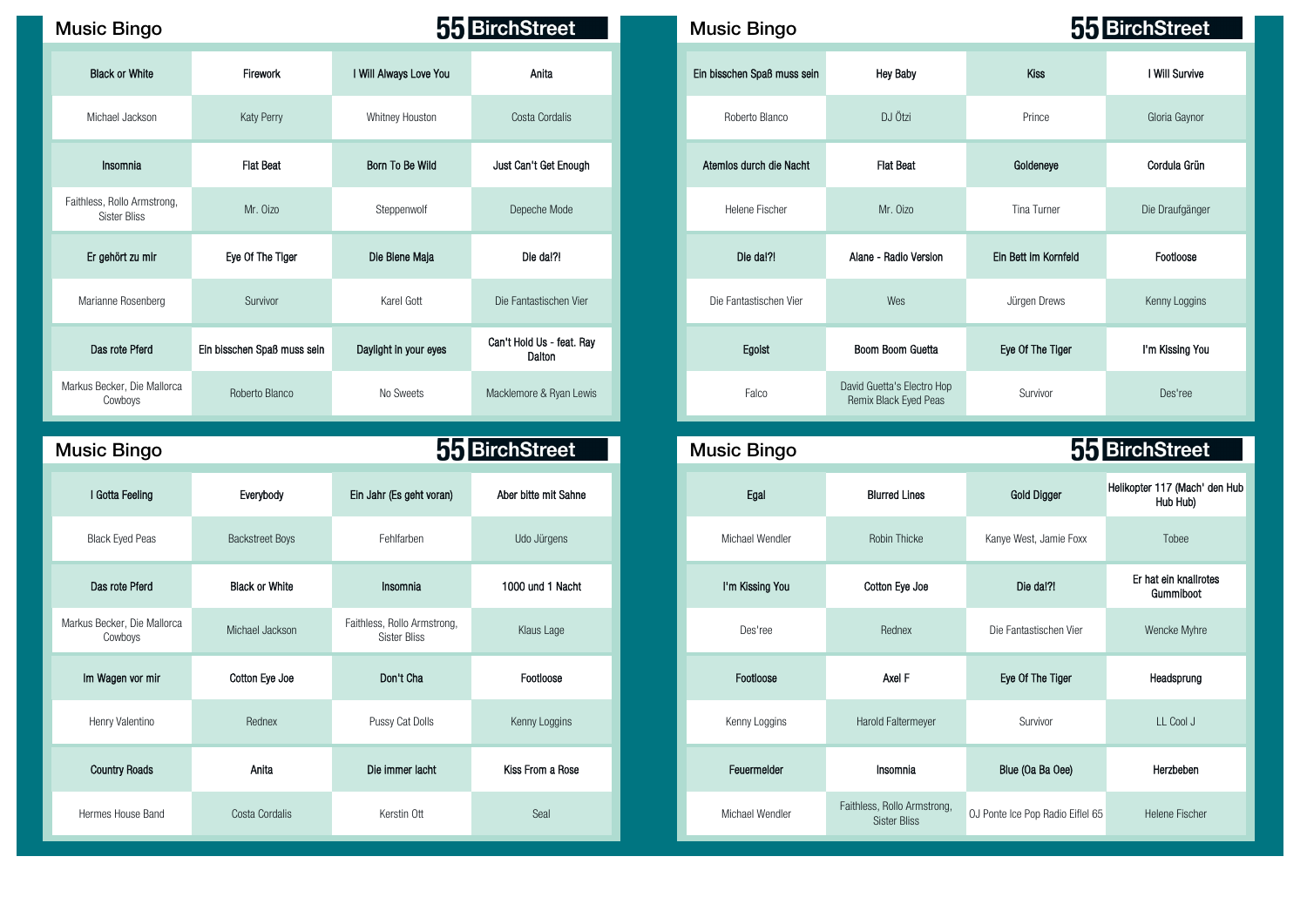## Music Bingo **Music Bingo Music Bingo Music Bingo Music Bingo Music Bingo Music Bingo**

| Feuermelder           | Freunde                 | Die Biene Maja         | Danza Kuduro          |
|-----------------------|-------------------------|------------------------|-----------------------|
| Michael Wendler       | Pur                     | Karel Gott             | Don Omar. Lucenzo     |
| Alane - Radio Version | Atemios durch die Nacht | Everybody              | Daylight in your eyes |
| Wes                   | Helene Fischer          | <b>Backstreet Boys</b> | No Sweets             |
| Ich bin wie du        | Anita                   | <b>Circle of Life</b>  | Con Calma             |
| Marianne Rosenberg    | Costa Cordalis          | Elton John             | Daddy Yankee, Snow    |
| Firework              | I Will Survive          | I Have Nothing         | Kernkraft 400         |
| Katy Perry            | Gloria Gaynor           | Whitney Houston        | Zombie Nation         |

| <b>Music Bingo</b>                        |                           |                       | 55 BirchStreet          | <b>Music Bingo</b> |                                        |                      | 55 BirchStree       |
|-------------------------------------------|---------------------------|-----------------------|-------------------------|--------------------|----------------------------------------|----------------------|---------------------|
| Helikopter 117 (Mach' den Hub<br>Hub Hub) | Ghostbusters              | 1000 und 1 Nacht      | In My Mind              | <b>Flat Beat</b>   | Con Calma                              | Griechischer Wein    | Danza Kudu          |
| Tobee                                     | Ray Parker Jr.            | Klaus Lage            | Oynoro, Gigl O'AgostIno | Mr. Oizo           | Daddy Yankee, Snow                     | Udo Jürgens          | Don Omar. Luc       |
| Kiss                                      | Dein ist mein ganzes Herz | Feuermelder           | <b>Barbra Streisand</b> | Dragostea Din Tei  | <b>Hey Baby</b>                        | <b>Country Roads</b> | Herzbeben           |
| Prince                                    | Heinz Rudolf Kunze        | Michael Wendler       | Duck Sauce              | 0-Zone             | DJ Ötzi                                | Hermes House Band    | <b>Helene Fisch</b> |
| <b>Hey Baby</b>                           | Ich bin wie du            | Just Can't Get Enough | Hot In Herre            | Call on Me         | Das rote Pferd                         | Around the World     | Egal                |
| DJ Ötzi                                   | Marianne Rosenberg        | Depeche Mode          | <b>Nelly</b>            | Eric Prydz         | Markus Becker, Die Mallorca<br>Cowboys | Daft Punk            | Michael Wend        |
| I Have Nothing                            | Anaconda                  | Cotton Eye Joe        | Atemios durch die Nacht | Footloose          | Fox On The Run                         | <b>Hot Stuff</b>     | Could You Be L      |
| Whitney Houston                           | Nicki Minaj               | Rednex                | Helene Fischer          | Kenny Loggins      | Sweet                                  | Donna Summer         | <b>Bob Marley</b>   |

| <b>Bingo</b>  |                         |                        | 55 BirchStreet        | <b>Music Bingo</b> |                             |                                      | 55 BirchStreet          |
|---------------|-------------------------|------------------------|-----------------------|--------------------|-----------------------------|--------------------------------------|-------------------------|
| euermelder    | Freunde                 | Die Biene Maja         | Danza Kuduro          | Anita              | Ein bisschen Spaß muss sein | Gangnam Style                        | <b>Hot N Cold</b>       |
| ael Wendler   | Pur                     | Karel Gott             | Don Omar. Lucenzo     | Costa Cordalis     | Roberto Blanco              | PSY                                  | Katy Perry              |
| Radio Version | Atemios durch die Nacht | Everybody              | Daylight in your eyes | Con Calma          | Ice Ice Baby                | Call Me Maybe                        | Don't Stop Me Now       |
| Wes           | Helene Fischer          | <b>Backstreet Boys</b> | No Sweets             | Daddy Yankee, Snow | Vanilla Ice                 | Carly Rae Jepsen                     | Queen                   |
| bin wie du    | Anita                   | Circle of Life         | Con Calma             | Herzbeben          | Alane - Radio Version       | Hey, wir wollen die Eisbärn<br>seh'n | <b>Barbra Streisand</b> |
| nne Rosenberg | Costa Cordalis          | Elton John             | Daddy Yankee, Snow    | Helene Fischer     | Wes                         | XXL Apres-Ski                        | Duck Sauce              |
| Firework      | I Will Survive          | I Have Nothing         | Kernkraft 400         | Egal               | Don't Cha                   | <b>Freed From Desire</b>             | <b>Hey Baby</b>         |
| aty Perry     | Gloria Gaynor           | Whitney Houston        | <b>Zombie Nation</b>  | Michael Wendler    | Pussy Cat Dolls             | Gala                                 | DJ Ötzi                 |

| ic Bingo                          |                           |                       | 55 BirchStreet          | <b>Music Bingo</b> |                                        |                      | 55 BirchStreet     |
|-----------------------------------|---------------------------|-----------------------|-------------------------|--------------------|----------------------------------------|----------------------|--------------------|
| er 117 (Mach' den Hub<br>Hub Hub) | Ghostbusters              | 1000 und 1 Nacht      | In My Mind              | <b>Flat Beat</b>   | Con Calma                              | Griechischer Wein    | Danza Kuduro       |
| Tobee                             | Ray Parker Jr.            | Klaus Lage            | Oynoro, Gigl O'Agostino | Mr. Oizo           | Daddy Yankee, Snow                     | Udo Jürgens          | Don Omar, Lucenzo  |
| Kiss                              | Dein ist mein ganzes Herz | Feuermelder           | Barbra Streisand        | Dragostea Din Tei  | <b>Hey Baby</b>                        | <b>Country Roads</b> | Herzbeben          |
| Prince                            | Heinz Rudolf Kunze        | Michael Wendler       | Duck Sauce              | 0-Zone             | DJ Ötzi                                | Hermes House Band    | Helene Fischer     |
| <b>Hey Baby</b>                   | Ich bin wie du            | Just Can't Get Enough | Hot In Herre            | Call on Me         | Das rote Pferd                         | Around the World     | Egal               |
| DJ Ötzi                           | Marianne Rosenberg        | Depeche Mode          | Nelly                   | Eric Prydz         | Markus Becker, Die Mallorca<br>Cowboys | Daft Punk            | Michael Wendler    |
| <b>Have Nothing</b>               | Anaconda                  | Cotton Eye Joe        | Atemios durch die Nacht | Footloose          | Fox On The Run                         | <b>Hot Stuff</b>     | Could You Be Loved |
| Vhitney Houston                   | Nicki Minaj               | Rednex                | Helene Fischer          | Kenny Loggins      | Sweet                                  | Donna Summer         | <b>Bob Marley</b>  |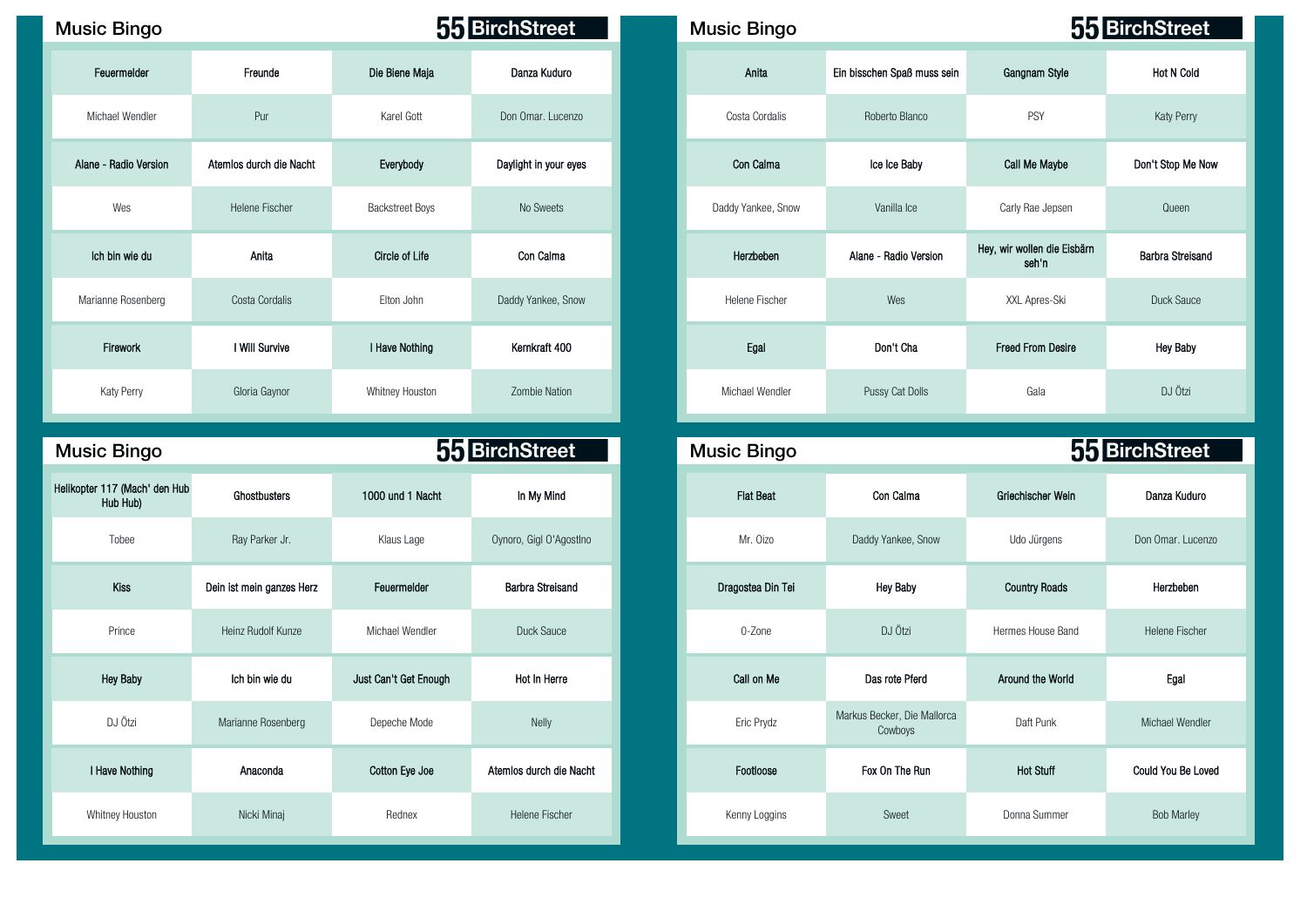| <b>Music Bingo</b>        |                          |                                                     | 55 BirchStreet                         | <b>Music Bingo</b>        |                          |                                                                   | 55 BirchStreet                                                                         |
|---------------------------|--------------------------|-----------------------------------------------------|----------------------------------------|---------------------------|--------------------------|-------------------------------------------------------------------|----------------------------------------------------------------------------------------|
| Ein Jahr (Es geht voran)  | Dragostea Din Tei        | I Gotta Feeling                                     | Feuermelder                            | I'm Kissing You           | Boom, Boom, Boom, Boom!! | <b>Hot In Herre</b>                                               | Insomnia                                                                               |
| Fehlfarben                | 0-Zone                   | <b>Black Eyed Peas</b>                              | Michael Wendler                        | Des'ree                   | Vengaboys                | Nelly                                                             | Faithless, Rollo Armst<br><b>Sister Bliss</b>                                          |
| Everybody                 | I'd Do Anything For Love | Blue (Oa Ba Oee)                                    | Hot In Herre                           | Goldeneye                 | Happy                    | Beat It                                                           | Freunde                                                                                |
| <b>Backstreet Boys</b>    | Meat Loaf                | OJ Ponte Ice Pop Radio Eiflel 65                    | Nelly                                  | Tina Turner               | <b>Pharrell Williams</b> | Michael Jackson                                                   | Pur                                                                                    |
| Call Me Maybe             | Anaconda                 | Aber bitte mit Sahne                                | Das rote Pferd                         | <b>Country Roads</b>      | Kernkraft 400            | Anita                                                             | <b>Black or White</b>                                                                  |
| Carly Rae Jepsen          | Nicki Minaj              | Udo Jürgens                                         | Markus Becker, Die Mallorca<br>Cowboys | Hermes House Band         | <b>Zombie Nation</b>     | Costa Cordalis                                                    | Michael Jacksor                                                                        |
| Die immer lacht           | Ich bin wie du           | <b>Hot N Cold</b>                                   | Highway to Hell                        | Atemios durch die Nacht   | <b>Barbra Streisand</b>  | <b>Brother Louie</b>                                              | Boom Boom Guet                                                                         |
| Kerstin Ott               | Marianne Rosenberg       | Katy Perry                                          | AC/DC                                  | Helene Fischer            | Duck Sauce               | Modern Talking                                                    | David Guetta's Electro<br>Remix Black Eyed P                                           |
|                           |                          |                                                     |                                        |                           |                          |                                                                   |                                                                                        |
| <b>Music Bingo</b>        |                          |                                                     | 55 BirchStreet                         | <b>Music Bingo</b>        |                          |                                                                   |                                                                                        |
| <b>Could You Be Loved</b> | Footloose                | Ghostbusters                                        | Cordula Grün                           | <b>Could You Be Loved</b> | Cowboy und Indianer      | Con Calma                                                         | Danza Kuduro                                                                           |
| <b>Bob Marley</b>         | Kenny Loggins            | Ray Parker Jr.                                      | Die Draufgänger                        | <b>Bob Marley</b>         | Olaf Henning             | Daddy Yankee, Snow                                                |                                                                                        |
| <b>Flat Beat</b>          | Kiss From a Rose         | Boom Boom Guetta                                    | Happy                                  | Eye Of The Tiger          | Call Me Maybe            | (I've Had) The Time of My Life                                    | <b>Brother Louie</b>                                                                   |
| Mr. Oizo                  | Seal                     | David Guetta's Electro Hop<br>Remix Black Eyed Peas | <b>Pharrell Williams</b>               | Survivor                  | Carly Rae Jepsen         | From "Dirty Dancing"<br>Soundtrack Bill Medley, Jenniler<br>Wames |                                                                                        |
| Die Biene Maja            | Headsprung               | <b>Hey Baby</b>                                     | Boom, Boom, Boom, Boom!!               | <b>Black or White</b>     | An der Nordseeküste      | I Want You Back                                                   |                                                                                        |
| Karel Gott                | LL Cool J                | DJ Ötzi                                             | Vengaboys                              | Michael Jackson           | Klaus & Klaus            | The Jackson 5                                                     | 55 BirchStreet<br>Don Omar. Lucen:<br>Modern Talking<br>Die immer lacht<br>Kerstin Ott |
| <b>Hot N Cold</b>         | Anaconda                 | Don't Cha                                           | Anita                                  | Call on Me                | Feuermelder              | <b>Blurred Lines</b>                                              | I Will Survive                                                                         |

| sic Bingo              |                          |                                  | 55 BirchStreet                         |
|------------------------|--------------------------|----------------------------------|----------------------------------------|
| Jahr (Es geht voran)   | Dragostea Din Tei        | I Gotta Feeling                  | Feuermelder                            |
| Fehlfarben             | 0-Zone                   | <b>Black Eyed Peas</b>           | Michael Wendler                        |
| Everybody              | I'd Do Anything For Love | Blue (Oa Ba Oee)                 | Hot In Herre                           |
| <b>Backstreet Boys</b> | Meat Loaf                | OJ Ponte Ice Pop Radio Eiflel 65 | Nelly                                  |
| Call Me Maybe          | Anaconda                 | Aber bitte mit Sahne             | Das rote Pferd                         |
| Carly Rae Jepsen       | Nicki Minaj              | Udo Jürgens                      | Markus Becker, Die Mallorca<br>Cowboys |
| Die immer lacht        | Ich bin wie du           | <b>Hot N Cold</b>                | Highway to Hell                        |
| Kerstin Ott            | Marianne Rosenberg       | Katy Perry                       | AC/DC                                  |
| sic Bingo              |                          |                                  | 55 BirchStreet                         |
| ould You Be Loved      | Footloose                | Ghostbusters                     | Cordula Grün                           |
| <b>Bob Marley</b>      | Kenny Loggins            | Ray Parker Jr.                   | Die Draufgänger                        |

| <b>Could You Be Loved</b> | Cowboy und Indianer | Con Calma                                                         | Danza Kuduro         |
|---------------------------|---------------------|-------------------------------------------------------------------|----------------------|
| <b>Bob Marley</b>         | Olaf Henning        | Daddy Yankee, Snow                                                | Don Omar, Lucenzo    |
| Eye Of The Tiger          | Call Me Maybe       | (I've Had) The Time of My Life                                    | <b>Brother Louie</b> |
| Survivor                  | Carly Rae Jepsen    | From "Dirty Dancing"<br>Soundtrack Bill Medley, Jenniler<br>Wames | Modern Talking       |
| <b>Black or White</b>     | An der Nordseeküste | I Want You Back                                                   | Die immer lacht      |
| Michael Jackson           | Klaus & Klaus       | The Jackson 5                                                     | Kerstin Ott          |
| Call on Me                | Feuermelder         | <b>Blurred Lines</b>                                              | I Will Survive       |
| Eric Prydz                | Michael Wendler     | Robin Thicke                                                      | Gloria Gaynor        |